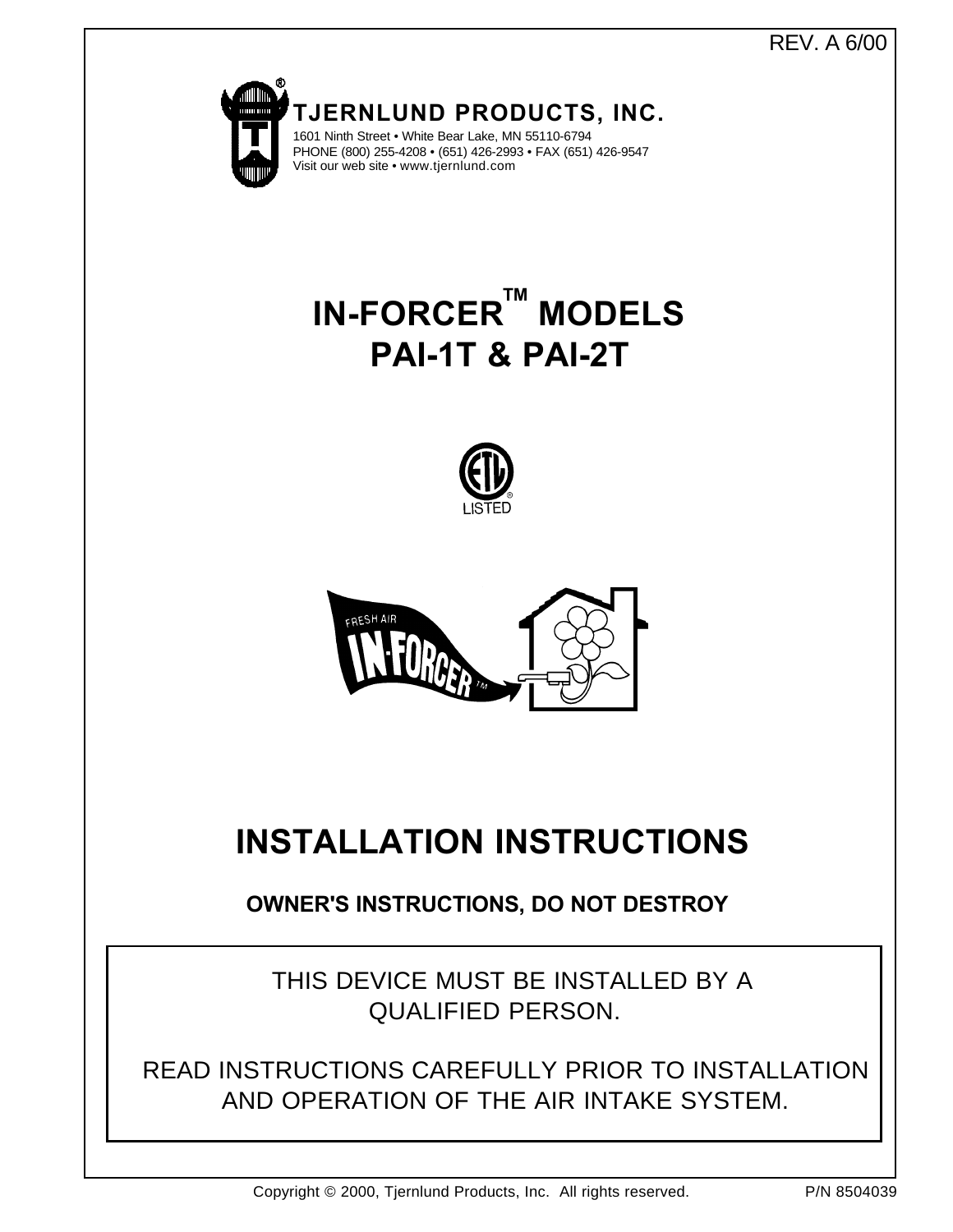### **TABLE OF CONTENTS**

| nstallation |  |
|-------------|--|
|             |  |
|             |  |
|             |  |
|             |  |
|             |  |
|             |  |
|             |  |
|             |  |
|             |  |
|             |  |
|             |  |
|             |  |
|             |  |

N-FORCER™ is a trademark of Tjernlund Products, Inc. for IN-FORCER air intakes.

### **DESCRIPTION**

The IN-FORCER model PAI-1T is a Listed mechanical intake fan which provides fresh outdoor air for indoor ventilation purposes. Outside intake air is blended with a larger quantity of indoor air so the tempered fresh air supplied does not reflect outside temperaure extremes. The IN-FORCER is controlled by a Timer/Clock which cycles it on and off throughout a user determined, twenty-four hour cycle. The IN-FORCER can be programmed to provide fresh air according to the needs and lifestyles of the occupants.

### **SPECIFICATIONS**

**Motor:** 115/1/60, 1600 RPM, 80 watts, 1.0 FLA **Timer/Clock:** Manual Override; Automatic adjustment, rated for 1 hp @ 125 VAC



| 17 3/4"   15 5/8"   8 7/8"   2 5/8" |  | 8" - 1 | $\frac{9}{3}$ /8 |
|-------------------------------------|--|--------|------------------|

### **GENERAL INFORMATION**

These units have been factory tested and rated in accordance with AMCA standard 210, test code for air moving devices. Each IN-FORCER is electrically factory line tested before shipment.

After opening carton, Inspect thoroughly for hidden damage. Fan wheel should rotate freely. If any damage is found, notify freight carrier and your distributor immediately and file a concealed damage claim.

### **INSTALLATION RESTRICTIONS**

Observe proper location of intake elbow as described on page 4.

**WARNING:** Improper installation, adjustment, alterations, service or maintenance can cause injury or property damage. Refer to this manual. For assistance or additional information consult a qualified installer, service agency or the equipment supplier.

### **CAUTIONS**

- 1. Failure to install, maintain and/or operate the IN-FORCER in accordance with manufacturer's instructions may result in conditions that can produce bodily injury and property damage.
- 2. The IN-FORCER motor shaft must be mounted horizontally and with discharge facing down to prevent motor bearing wear and ensure proper operation of the Fan Proving Switch.
- 3. The IN-FORCER must be installed level to ensure proper damper operation.
- 4. Disconnect power supply when making wire connections and servicing the IN-FORCER. Failure to do so may result in personal injury and/or equipment damage.
- 5. Make certain the power source is adequate for the IN-FORCER requirements. Do not add the IN-FORCER to a circuit where the total electrical load is unknown.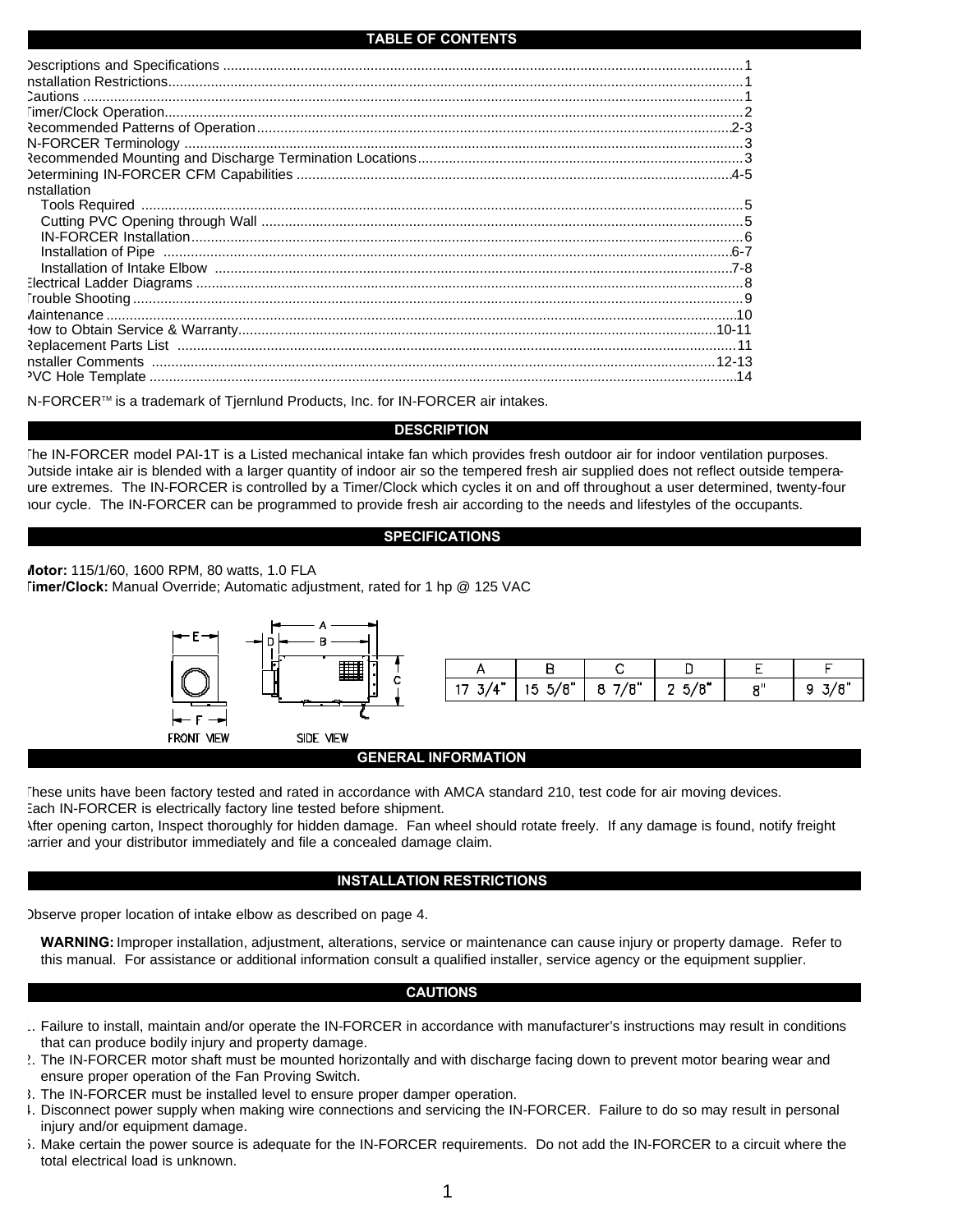### **TIMER / CLOCK OPERATION**

### **AUTOMATIC TIMER MODE**

In order to operate the timer according to the desired automatic settings, the automatic/manual override switch has to be in the center position. NOTE: If power is interrupted, the time setting will be off by how long power is interrupted for. It will be necessary to reset to actual time if the IN-FORCER needs to operate at specific times of the day.

### **SETTING AUTOMATIC TIMER MODE**

- 1. The white tabs are set for 15 minute increments for all A.M. and P.M. hours. Push tabs to the outer ring position at the desired time intervals the IN-FORCER will be operated.
- 2. To reset clock to actual time, turn the outer clock dial gradually CLOCKWISE until the actual time is aligned with the triangle marker on the inner dial. NOTE: A.M. and P.M. settings on dial.

### **MANUAL OVERRIDE**

The IN-FORCER can be turned on so it operates continuously by switching the automatic/manual switch to "I". The IN-FORCER may be completely turned off during seasons where adequate outside air is introduced to the house by switching the automatic/manual switch to "O".



# **RECOMMENDED PATTERNS OF OPERATION**

It is recommended that the Timer/Clock be programmed based on the lifestyle or needs of the occupants. For example, a family with smokers may want to cycle the IN-FORCER more frequently than a family of non-smokers.

Another program may be to cycle the IN-FORCER during peak usage of exhaust fans, such as bathroom, kitchen, laundry or utility. Outdoor air should be brought in at these peak times to help balance out pressure inside the house.

The IN-FORCER can be cycled on and off at regular intervals to periodically provide fresh air to the home.

The IN-FORCER may be operated continuously by moving the override switch to the "I" position. It can also be turned off during any period in which adequate fresh air is supplied through windows by moving the override switch to the "O" position.

### **HYPOTHETICAL IN-FORCER OPERATION BASED ON LIFESTYLE**

The example below shows a possible way in which cycling times of the IN-FORCER may be determined based on household occupant lifestyles, (See Diagram A).

**6:00 A.M. to 9:00 A.M.** = Outside fresh air should be brought into the house continuously to compensate for morning routines. Bathing, cooking, laundry and other activities such as smoking necessitate that outside fresh air to be brought in. Depressurization of the house at these times is common with many exhaust fans running at one time.

**9:00 A.M. to 4:00 P.M.** = House is normally vacant with parents at work and children at school. Cycle IN-FORCER on and off for 15 minute intervals to assure fresh air is supplied to the house.

**4:00 P.M. to 8:00 P.M.** = Outside fresh air should be brought into the house continuously to compensate for evening routines. Bathing, cooking, laundry and other activities such as smoking necessitate the need for outside fresh air to be brought in. Depressurization of the house at these times is common with many exhaust fans running at one time.

**8:00 P.M. to 6:00 A.M.** = All members of the household are usually present. Outside fresh air is needed to dilute occupant generated carbon dioxide during sleeping. Cycle IN-FORCER on and off for 15 minute intervals, with occasional 30 minute intervals to assure fresh air is supplied to house. DIAGRAM A



FIGURE 700eK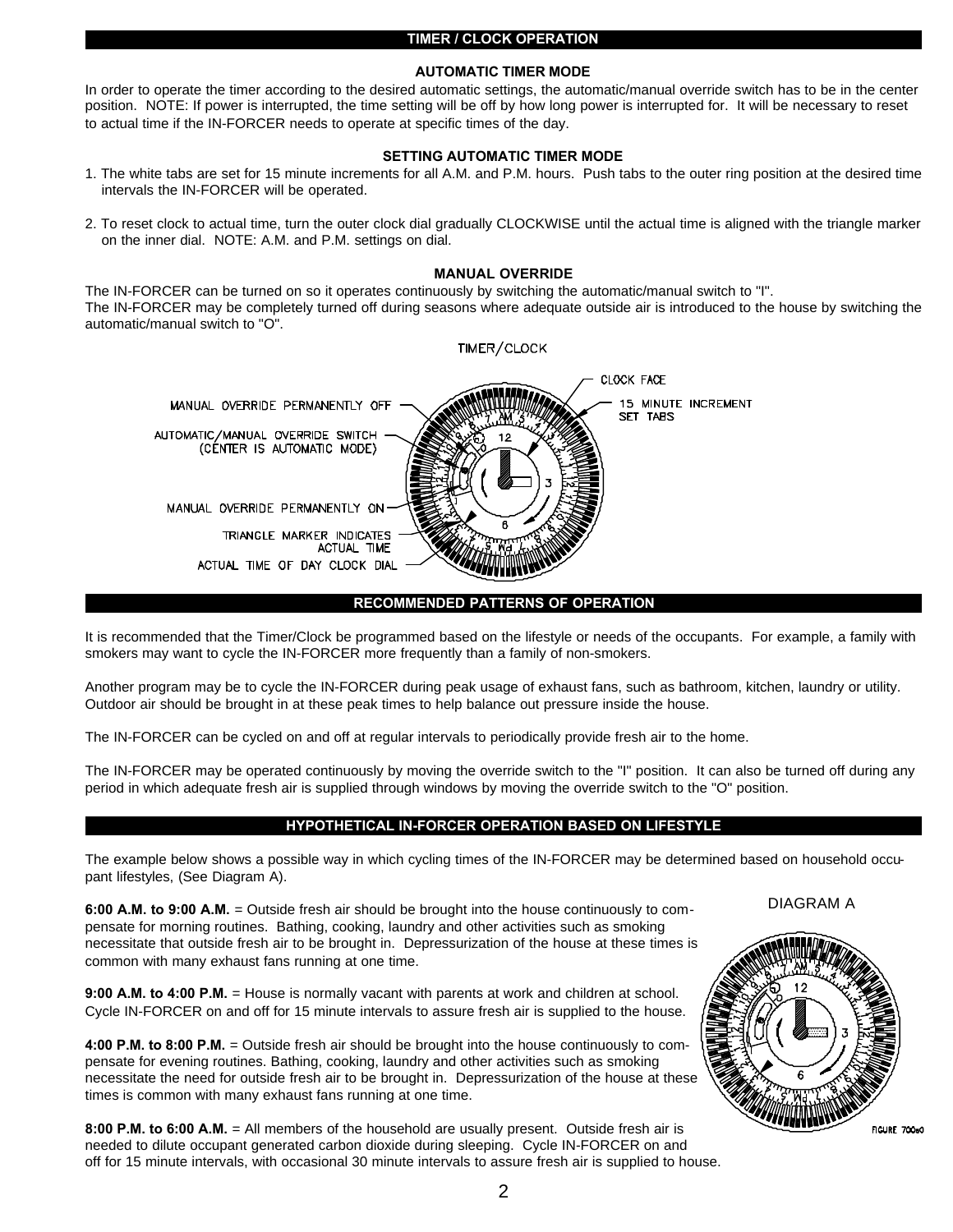### **IN-FORCER OPERATION BASED ON AIR CHANGES PER HOUR**

This method of operation can be used to supplement or provide for guaranteed air change rates. Table 1 shows the constant Cubic Feet Per Minute (CFM) of air necessary to produce the desired Air Change Per Hour rate (ACH), assuming natural infiltration of outside air at a rate of .10 ACH. Square footage is determined by calculating the finished living space of the house. Garages and crawl space should not be included. The constant CFM figures shown assume that the living space has standard 8 foot ceilings.

- 1. Determine square footage of house living space on left hand column.
- 2. Pick desired air change rate from top row.
- 3. Locate intersection of these points to determine constant CFM that should be obtained to meet desired ACH.

| TABLE 1                                                                | DESIRED AIR CHANGES PER HUUR (ACH)   |                |                                   |                            |                            |                             |
|------------------------------------------------------------------------|--------------------------------------|----------------|-----------------------------------|----------------------------|----------------------------|-----------------------------|
|                                                                        |                                      | 0.15           | 0.20                              | 0.25                       | 0.30                       | 0.35                        |
| <b>SQUARE</b><br><b>FOOTAGE</b><br><b>LIVING</b><br>ΩF<br><b>SPACE</b> | 1000<br>1500<br>2000<br>2500<br>3000 | 10<br>13<br>20 | 13<br>20<br>$\frac{27}{33}$<br>40 | 20<br>30<br>40<br>50<br>60 | 27<br>40<br>53<br>67<br>80 | 33<br>50<br>67<br>83<br>100 |

DESIRED AIR CHANGES PER HOUR (ACH)

Where the CFM delivery of the IN-FORCER exceeds that listed in Table 1, the Timer/Clock can be set so the IN-FORCER is cycled to obtain the desired ACH.

### **EXAMPLE**

## 2000 square feet of living space .2 ACH desired ventilation rate equals 27 CFM IN-FORCER capacity of 53 CFM based on Table 2, page 4.

In this example the timer may be set so that the IN-FORCER operates for one half hour straight each hour or two fifteen minute periods each hour.

### **IN-FORCER TERMINOLOGY**



### **RECOMMENDED MOUNTING AND DISCHARGE TERMINATION LOCATIONS**

The IN-FORCER may be mounted anywhere in the house. The best place to mount it is in an unfinished room where fan noise will be isolated and exposed floor joists provide for easy installation. It may not be installed in a garage or area of the house where odorous or noxious fumes are present. The IN-FORCER tempers air from the room it is installed in and this may result in undesirable pollutants being introduced into the home.

It is recommended that the IN-FORCER discharge in a location where there is not a lot of house traffic or in a manner that it will not be directed at the occupants. Keep in mind that longer intake and discharge pipe runs reduce the CFM intake of the IN-FORCER, (See Table 2 PAI-1T or Table 3 PAI-2T).

Do not terminate adjacent to thermostat. Although the incoming air is tempered with existing room air, severe outside temperatures may be noticeable at the IN-FORCER discharge.

Do not terminate within three feet from a barometric draft control or intake grille of an appliance, (See Diagram K , Page 7).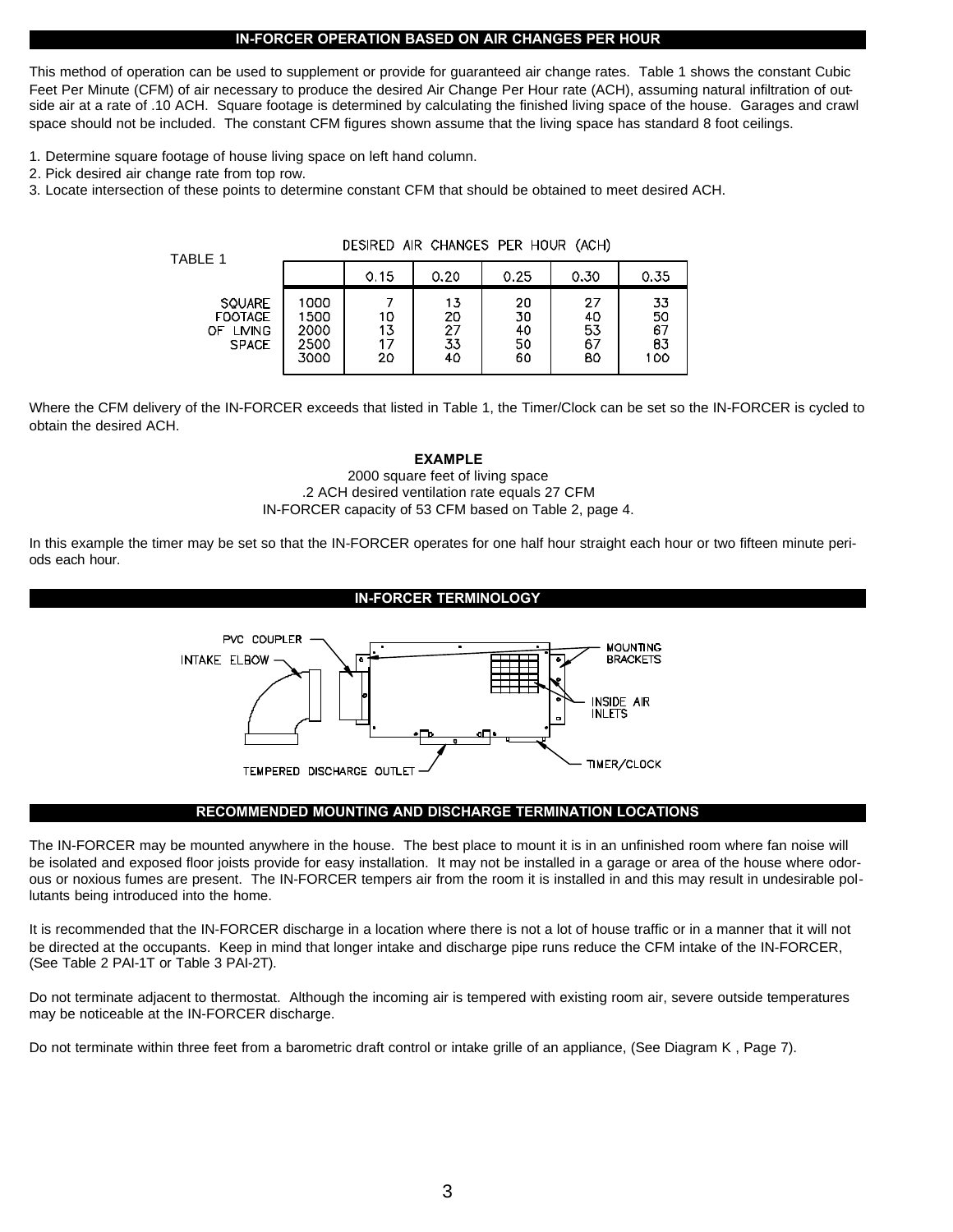### **INTAKE ELBOW TERMINATION CLEARANCES**

The IN-FORCER has been Listed in accordance with the 1990 BOCA national Mechanical Codes M-306.1 and M-306.1.1 as follows, (See Diagram B).

**M-306.1 LOCATION:** Outside air exhaust and intake openings shall be located a minimum of 10 feet (3048mm) from lot lines or buildings on the same lot. When openings front on a street or public way, the distance shall be measured to the centerline of the street or public way.

**M-306.1.1 INTAKE OPENINGS:** Outside air intake openings shall be located a minimum of 10 feet (3048mm) from any hazard or noxious contaminant such as vents, chimneys, plumbing vents, streets, alleys, parking lots and loading docks. When a source contaminant is located within 10 feet (3048mm) of an intake opening, such opening shall be located a minimum of 2 feet (610mm) below the contaminant source.

### **IN ADDITION TO THESE CODES THE MANUFACTURER RECOMMENDS THAT:**

• The intake elbow should be a minimum of 1 foot above grade or anticipated snow line.



If possible, terminate the IN-FORCER on a wall that does not face the direction of prevailing winds. This will diminish the possibility of wind induced damper fluctuation noise.

### **DETERMINING CFM CAPABILITIES**

Reference the chart of the correct model selecting either the PAI-1T or PAI-2T. The readings for CFM are determined with various inlet and outlet pipe lengths. The charts are read the same way except the right hand chart takes into consideration an intake elbow that is extended up to 4' above exterior penetration for below grade applications or to extend above anticipated snow line. The top row of the chart has inlet 3" diameter PVC pipe lengths from 2 to 20 feet. The left hand column has outlet 6" diameter pipe lengths from 0 to 20 feet. Pipe lengths must be calculated in equivalent feet, (See Diagram H, Page 6). With correct model selected, determine pipe lengths and read intersection of inlet and outlet pipe lengths to determine CFM. Consult Tjernlund Products for information on CFM data with pipe runs longer than those indicated on the charts.



# 4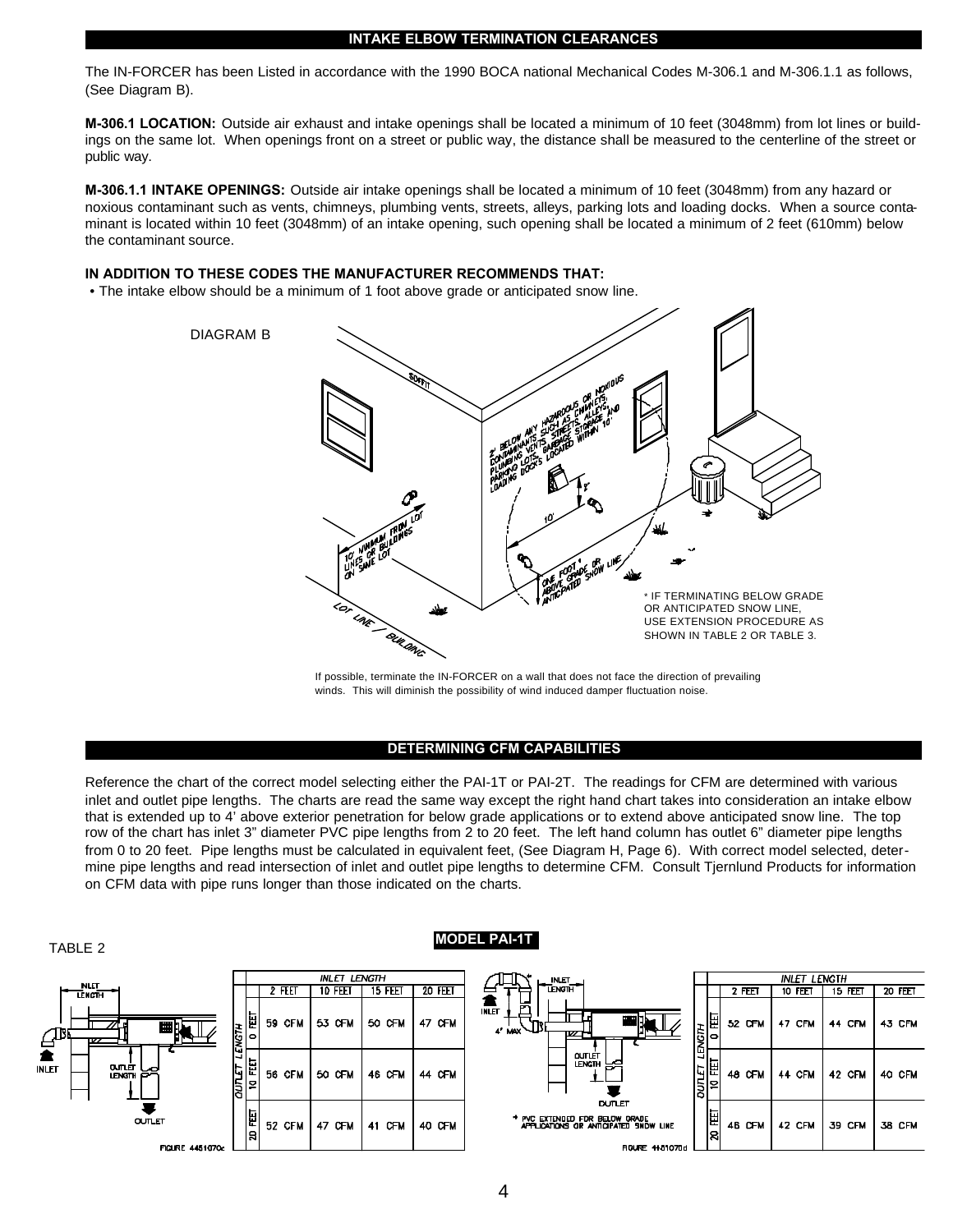

TABLE 3 **MODEL PAI-2T** 



# **INSTALLATION (TOOLS REQUIRED)**

- 3-1/2" hole saw or reciprocating saw 5/16", 1/4" nut runner or socket
	-
- Drill and 1/2" bit example  **Blade screwdriver** Blade screwdriver
- 

# **CUTTING PVC OPENING THROUGH WALL**

- **Note:** Before cutting opening through wall, consider layout of PVC pipe runs and confirm intake elbow termination clearances are met as shown on page 4.
- 1. A) Attach template to the rim joist in between the floor joists ensuring that it is snug against the subfloor and joist that IN-FORCER will be mounted to, (See Diagram B). If unit is to be installed on floor trusses, the template should be adjusted to compensate for the thickness of the added plywood as described in truss mounting section below, (See Diagram C).
	- B) If IN-FORCER is not being installed between floor joists or trusses, attach the template to the wall it will be exiting, ensuring IN-FORCER will be level. DIAGRAM C

DIAGRAM B



- 2. Using 1/2" bit, drill pilot holes noted on the template from inside through rim joist, wall board, siding, etc., keeping drill bit perpendicular to the wall. 1/2" bit must be long enough to penetrate through exterior.
- 3. Remove template from rim joist and attach to building exterior, aligning pilot hole markings on template with holes previously created in Step #2.
- 4. Using 3-1/2" hole saw or a reciprocating saw and appropriate blade, cut opening through rim joist, wall board, siding, etc., following the template outline for the pipe, (See Diagram D).
- 5. Knock out material exposing hole through the wall.



- If IN-FORCER will be mounted on a floor truss instead of a joist follow this section, otherwise, skip to installation of IN-FORCER.
- 1. Cut a piece of plywood measuring 22" x 9".
- 2. Position 22" side of plywood flush against sub floor.
- 3. Secure plywood to trusses with a minimum of 4-8 penny nails or 1-1/2" wood screws.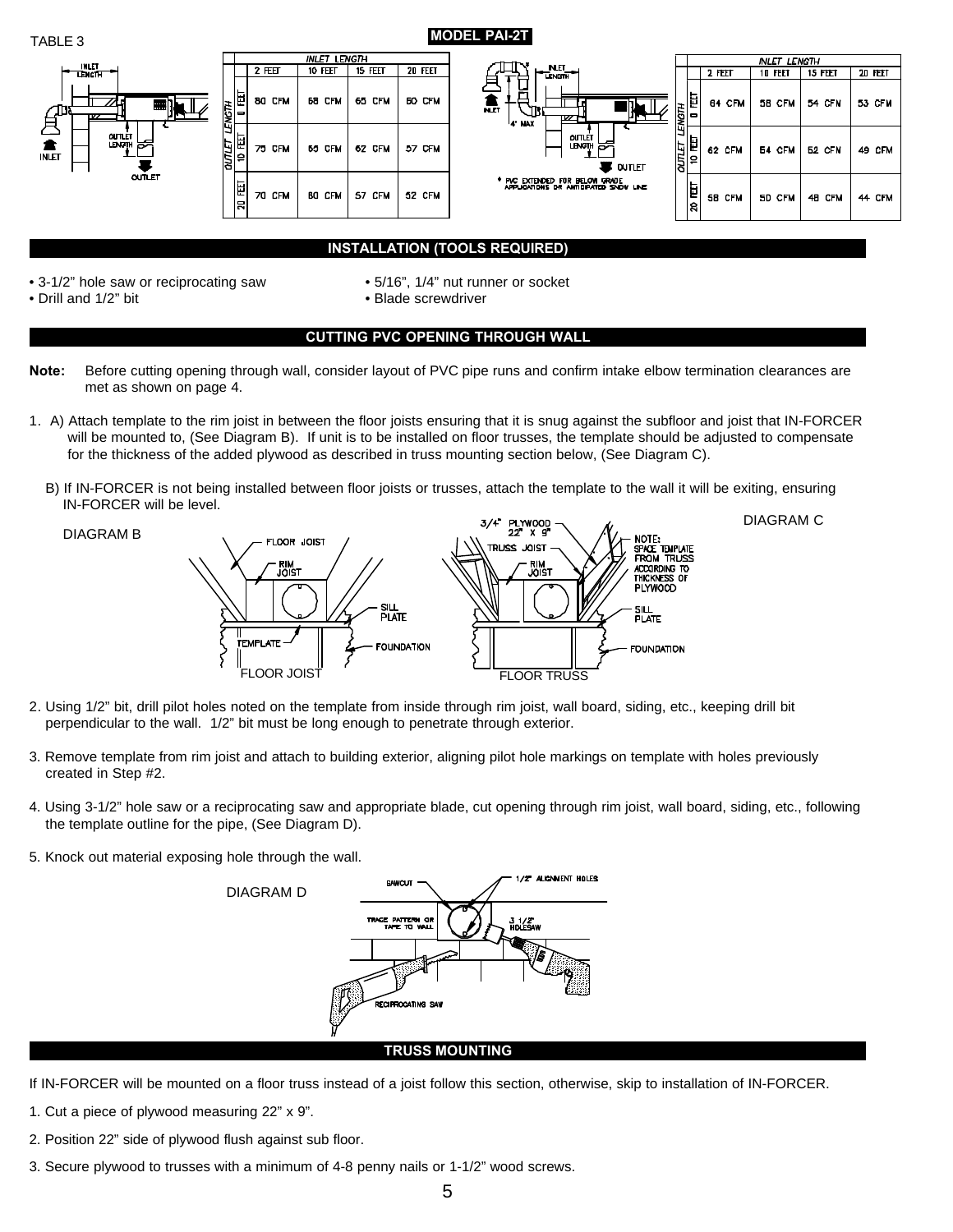### **INSTALLATION OF IN-FORCER**

A minimum two foot length of PVC intake pipe is recommended so the IN-FORCER can be easily serviced. If intake PVC pipe lengths are relatively short, the pipe can be cemented to the IN-FORCER coupler and fed through exterior opening before securing to the wall. If PVC pipe run is extended, first secure IN-FORCER to joist/truss, then extend PVC pipe run through exterior opening and cement to PVC coupler.

- **Note:** Before cutting opening through wall, consider layout of PVC pipe runs and confirm intake elbow termination clearances are met as shown on page 4.
- 1. Assemble vibration mount brackets on IN-FORCER as shown below in diagram E.



- 2. Install IN-FORCER 1/2" below subfloor making sure that unit is level. NOTE: 1/2" space must be followed so PVC pipe lines up with hole template.
- 3. Level IN-FORCER on underside length wise and width wise making sure it is level in both planes, (See Diagram F).
- 4. Once determined IN-FORCER is level, secure to wall with provided screws, (See Diagram G). Note: Drill 4 1/4" holes and use wall anchors provided if installing on masonry wall.



Schedule 40 or schedule 80 3" PVC pipe is recommended on the intake side of the IN-FORCER. Standard 6" metal vent or flex duct is acceptable for discharge vent runs. If using flex duct, make sure adherence to manufacturers restrictions is followed. Determine the inlet and outlet pipe lengths in equivalent feet. Each 90 degree 3" PVC elbow is equal to 5 feet of straight pipe, each 45 degree elbow is equal to 2-1/2 feet of straight pipe. Each 90 degree elbow of 6" metal vent pipe is equal to 10 feet of straight pipe, each 45 degree elbow is equal to 5 feet of straight pipe. For an example of how to calculate equivalent feet, (See Diagram H). Plan vent runs with desired CFM requirements in mind.

## **EQUIVALENT PIPE LENGTH CALCULATION EXAMPLE**



\* Intake elbow & gooseneck do not need to be included for equivalent length calculation. These exterior PVC pipe fittings have already been accounted for in CFM calculations, (See Table 2 or 3).

CALCULATION PVC INLET PIPE  $10'$ 3''<br>3' PVC ELBOWS iō.  $(ND$  ELBOWS $)$ TOTAL EQUIVALENT INLET  $10<sup>1</sup>$ **OUTLET PIPE** 6" 10  $(1 - 6^\circ$  ELBOW)  $\mathbf{G}^*$ **ELBOWS**  $=$  $10<sup>2</sup>$ TOTAL EQUIVALENT OUTLET = - 20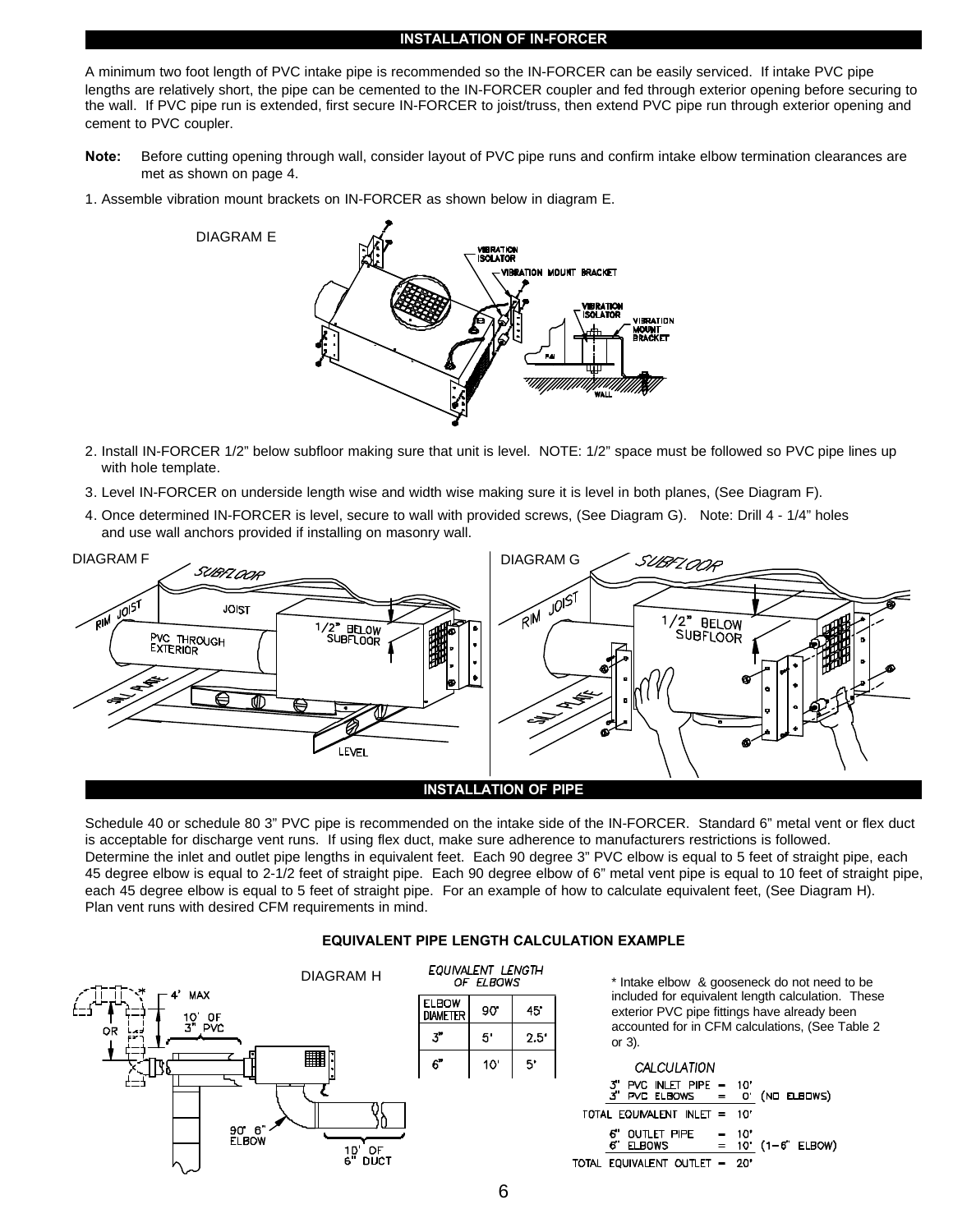Plan vent runs with desired CFM requirements in mind. It is recommended that the IN-FORCER be mounted as close to the discharge location as possible to minimize the use of the more restrictive flex duct. For CFM capabilities see Table 2 or Table 3.

If using flex duct on discharge side, a take-off section of 6" diameter metal pipe or a 6" diameter metal elbow will have to be installed on the IN-FORCER . The flex duct will then have to be connected to the take-off section by duct tape or other suitable method, (See Diagram I).

DIAGRAM I



If flex duct will be directed to higher levels, instead of down, it is recommended that a 6" metal elbow be connected to the IN-FORCER at discharge. Flex duct can then be connected to the elbow. All flex duct runs should be tapered gradually to prevent severe bends and kinks that may add resistance and reduce CFM. Make bends with as large a radius as possible and keep flex duct as straight as possible for extended runs, (See Diagram J).



The discharge should terminated three feet from a barometric draft control or intake grille of an appliance. If this is not possible terminate on sides or opposite side of intake on appliance. Never terminate within 3 feet from the front or intake side of appliance. Supply duct should also terminate a minimum of 18 inches above floor or other obstructions if perpendicular to them, (See Diagram K).



### **INSTALLING INTAKE ELBOW**

- 1. Insert PVC pipe through wall and cut to desired exterior termination length. NOTE: A minimum of two feet should be used for PVC section that is connected to IN-FORCER PVC coupler. This will leave room for servicing IN-FORCER.
- 2. Apply PVC cement to exterior pipe joints and make connections as shown depending on exterior layout, (See Diagram L).
- 3. After PVC pipe, intake elbow and IN-FORCER are completely installed and secured, apply a bead of exterior rated caulk around pipe on exterior of building, (See Diagram M).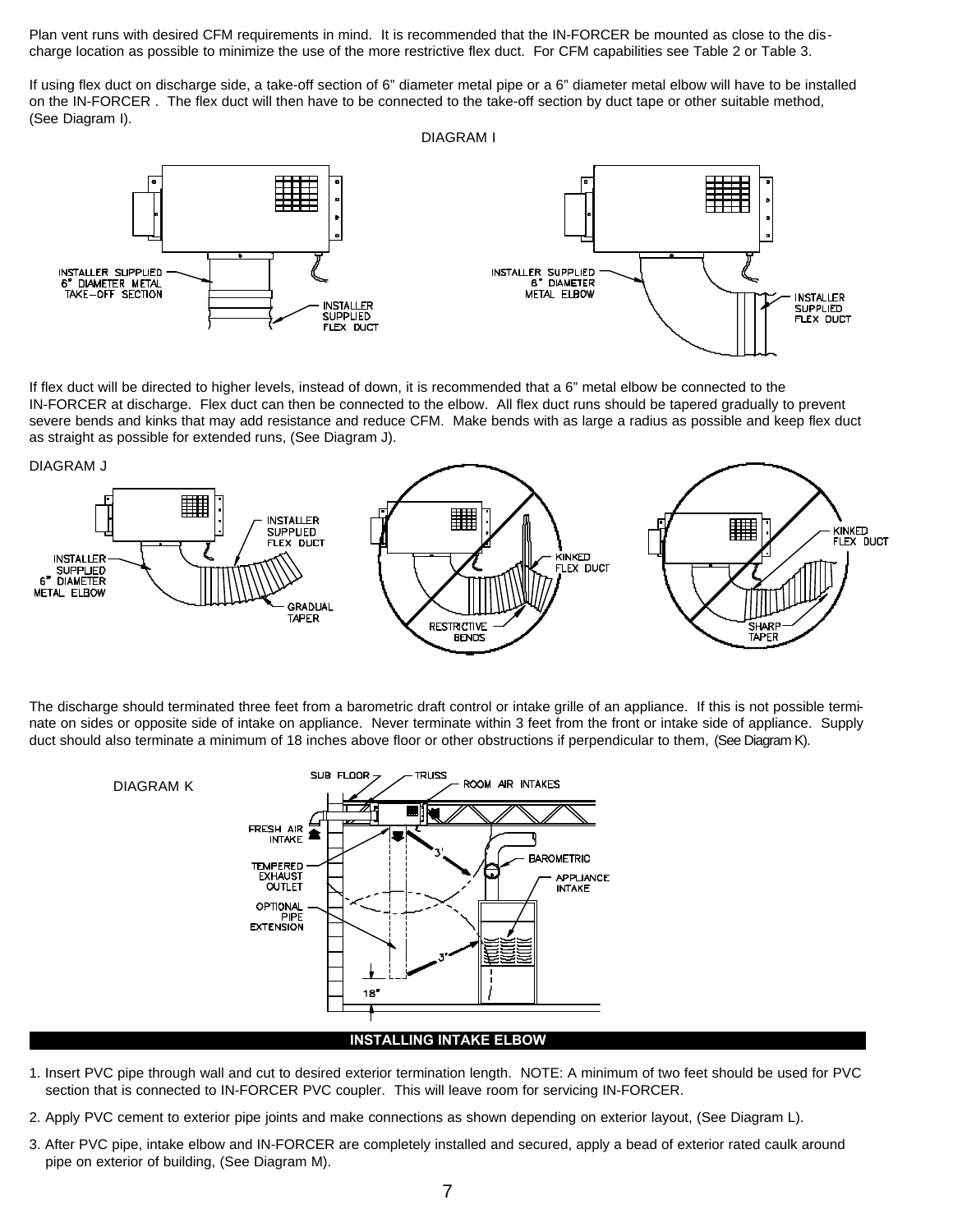

The diagram below shows the PAI-T Series with an optional line voltage humidistat wired in parallel to the Timer/Clock.

All Wiring from the PAI-T Series to the humidistat must be appropriate Class 1 wiring as follows: installed in rigid metal conduit, intermediate metal conduit, rigid non-metallic conduit, electrical metallic tubing, Type MI cable, Type MC cable or can be otherwise suitably protected from physical damage.



# **NOTE:**

If hard-wiring IN-FORCER into electrical box leave approximately 10" or sufficient slack in wiring for pull-down servicing feature of IN-FORCER, (See Diagram N). Remove six (6) screws from bottom front and sides of IN-FORCER while holding blower assembly firmly. Carefully slide blower assembly down until stops hold in place, (See Diagram O, Page 10).



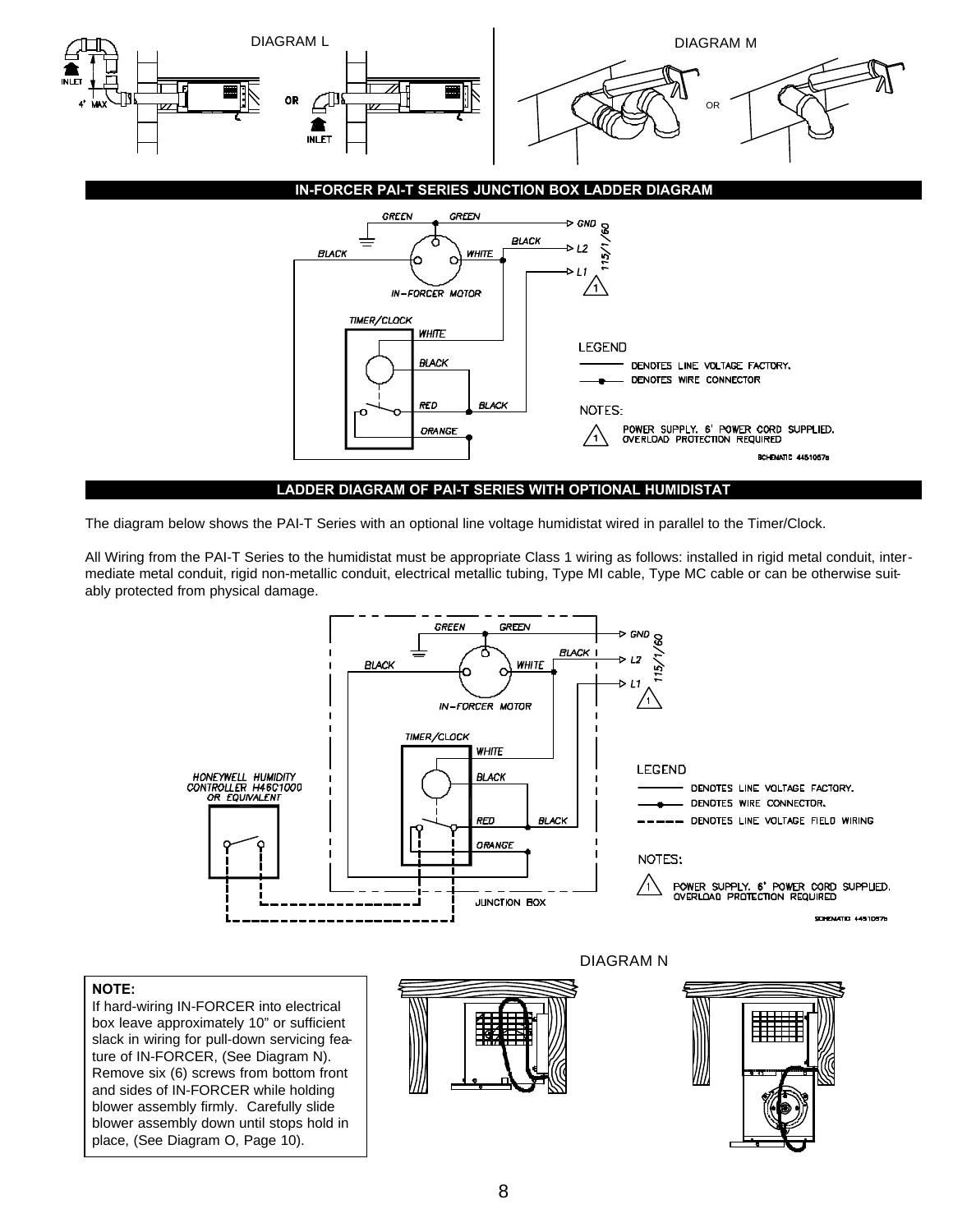### **IN-FORCER PAI-T SERIES TROUBLESHOOTING GUIDE**

### **SYMPTOM 1 . IN-FORCER WILL NOT RUN**



NOTE: For further assistance contact Tjernlund Products, Inc. Technical Customer Service Department at 1-800-255-4208, 7:00 - 4:30 CST, M-F.

### **SYMPTOM 2 . IN-FORCER RUNS CONSTANTLY**

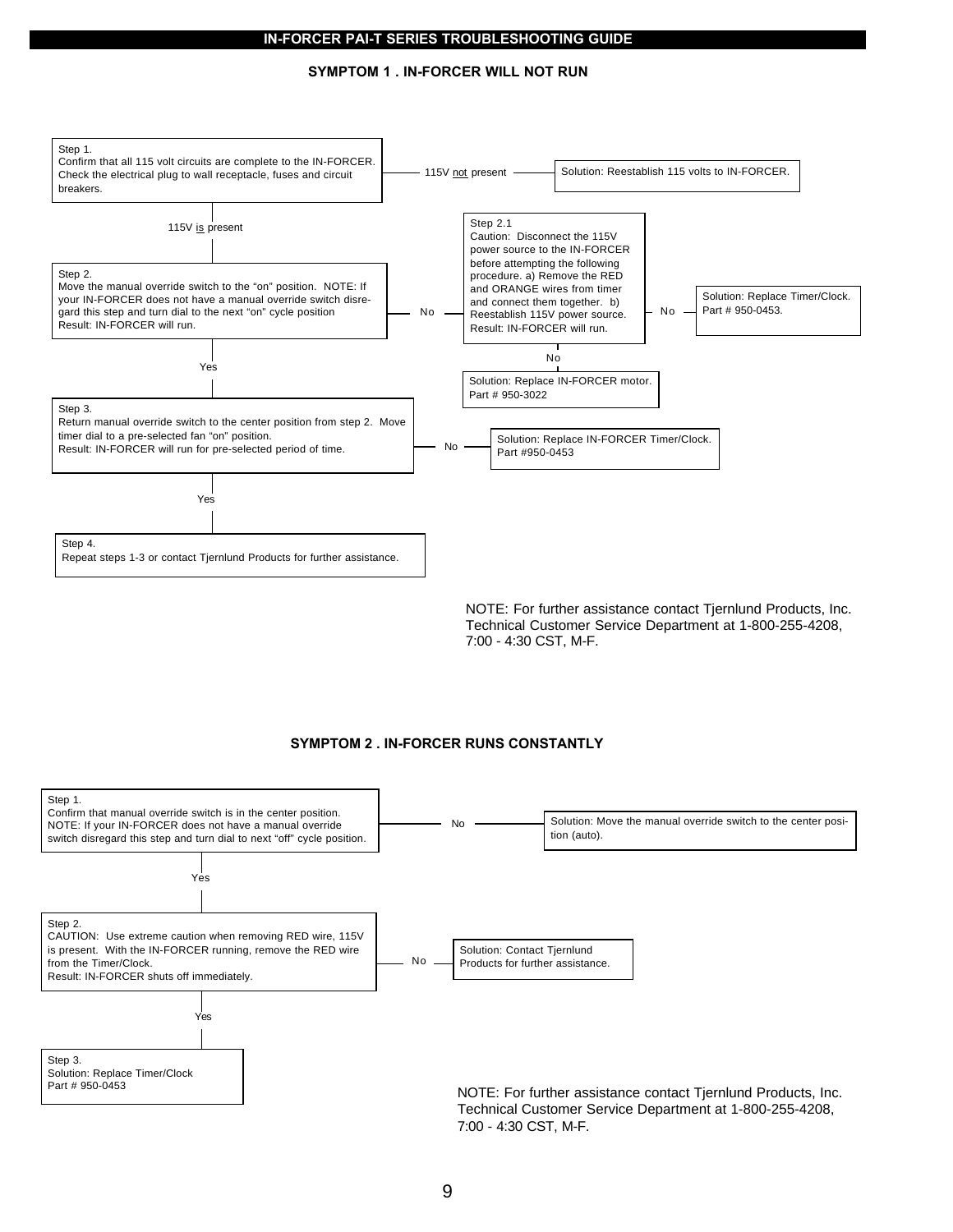### **MAINTENANCE**

The IN-FORCER must be inspected every 3 to 6 months. Points of inspection are:

- 1. **Motor:** Motor must rotate freely. The fan motor is permanently sealed and requires no oiling.
- 2. **Wheel:** Wheel must be clean of any foreign substance like leaves, lint or other items. Remove all foreign material from blower assembly before operation.
- 3. **Intake Elbow:** Intake elbow screen should be clear of any foreign substance like leaves, lint or other items. Check screen every 3 to 6 months for foreign material. Remove all foreign material from intake system before operation.

The IN-FORCER now features easy pull down servicing for maintenance, (See Diagram O).



# **NOTE:**

For pull-down servicing feature of IN-FORCER, remove six (6) screws from bottom front and sides of IN-FORCER while holding blower assembly firmly. Carefully slide blower assembly down until stops hold in place.

### how **HOW TO OBTAIN SERVICE ASSISTANCE**

- 1. If you have any questions about your IN-FORCER or if it requires adjustment, repair or routine maintenance, we suggest that you contact your installer, contractor or service agency.
- 2. If you require technical information contact Tjernlund Products, Inc. at 1-800-255-4208 or email us at fanmail@tjfans.com.

When contacting Tjernlund Products, Inc., please have the following information available:

- 1. Model number and date code of the IN-FORCER
- 2. Name and address of installer and service agency
- 3. Date of original installation and dates any service work was performed
- 4. Details of the problem

### **LIMITED PARTS WARRANTY AND CLAIM PROCEDURE**

Tjernlund Products, Inc. warrants the components of the IN-FORCER for one year from date of installation. This warranty covers defects in material and workmanship. This warranty does not cover normal maintenance, transportation or installation charges for replacement parts or any other service calls or repairs. This warranty DOES NOT cover the complete IN-FORCER if it is operative, except for the defective part.

Tjernlund Products, Inc. will issue credit or provide a free part to replace one that becomes defective during the one year warranty period. If the part is over 18 months old, proof of date of the installation in the form of the contractor sales / installation receipt is necessary to prove the unit has been in service for under one year. All receipts should include the date code of the IN-FORCER to ensure that the defective component corresponds with the complete unit. This will help preclude possible credit refusal.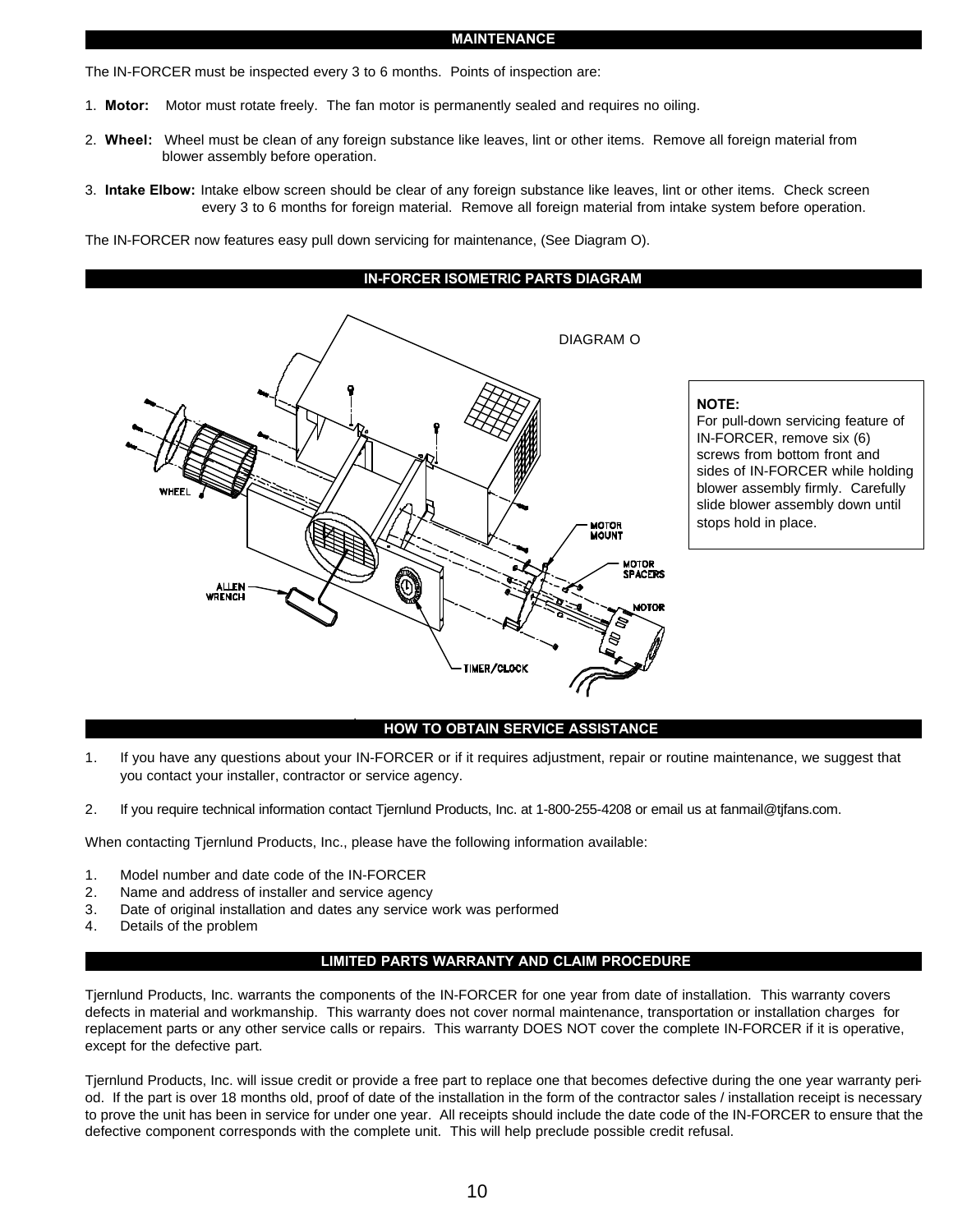- 1.) Follow troubleshooting guide to determine defective component. If unable to determine faulty component, contact your Tjernlund distributor, Tjernlund Products Technical Customer Service Department at 1-800-255-4208 for troubleshooting assistance or email us at fanmail@tjfans.com.
- 2.) After the faulty component is determined, return it to your Tjernlund distributor for replacement. Please include IN-FORCER date code component was taken from. The date code is located on the bottom of IN-FORCER cabinet. If the date code is older than 18 months you will need to provide a copy of the original installation receipt to your distributor. Credit or replacement will only be issued to a Tjernlund distributor after the defective part has been returned prepaid to Tjernlund.

### **COVERED PARTS**

Motor Timer/Clock Blower Wheel

### **WHAT IS NOT COVERED**

Product installed contrary to our installation instructions Product that has been altered, neglected or misused Product that has been wired incorrectly Product that has been damaged by a malfunctioning or mistuned burner Any freight charges related to the return of the defective part Any labor charges related to evaluating and replacing the defective part

**TJERNLUND LIMITED ONE YEAR WARRANTY**

Tjernlund Products, Inc. warrants to the original purchaser of this product that the product will be free from defects due to faulty material or workmanship for a period of (1) year from the date of original purchase or delivery to the original purchaser, whichever is earlier. Remedies under this warranty are limited to repairing or replacing, at our option, any product which shall, within the above stat ed warranty period, be returned to Tjernlund Products, Inc. at the address listed below, postage prepaid. THERE ARE NO WARRANTIES WHICH EXTEND BEYOND THE DESCRIPTION ON THE FACE HEREOF, AND TJERNLUND PRODUCTS, INC. EXPRESSLY DISCLAIMS LIABILITY FOR INCIDENTAL OR CONSEQUENTIAL DAMAGES ARISING FROM THE USE OF THIS PRODUCT. THIS WARRANTY IS IN LIEU OF ALL OTHER EXPRESS WARRANTIES AND NO AGENT IS AUTHORIZED TO ASSUME FOR US ANY LIABILITY ADDITIONAL TO THOSE SET FORTH IN THIS LIMITED WARRANTY. IMPLIED WARRANTIES ARE LIMITED TO THE STATED DURATION OF THIS LIMITED WARRANTY. Some states do not allow limitation on how long an implied warranty lasts, so that limitation may may not apply to you. In addition, some states do not allow the exclusion or limitation of incidental or consequential damages, so that above limitation or exclusion may not apply to you. This warranty gives you specific legal rights and you may also have other rights which may vary from state to state. Send all inquires or products requiring warranty work to Tjernlund<br>Products, Inc. 1601

### **IN-FORCER REPLACEMENT PARTS LIST**

MOTOR KIT 950-3022 PAI-1 WHEEL KIT 950-0451 PAI-2 WHEEL KIT 950-0457 TIMER/CLOCK KIT
950-0453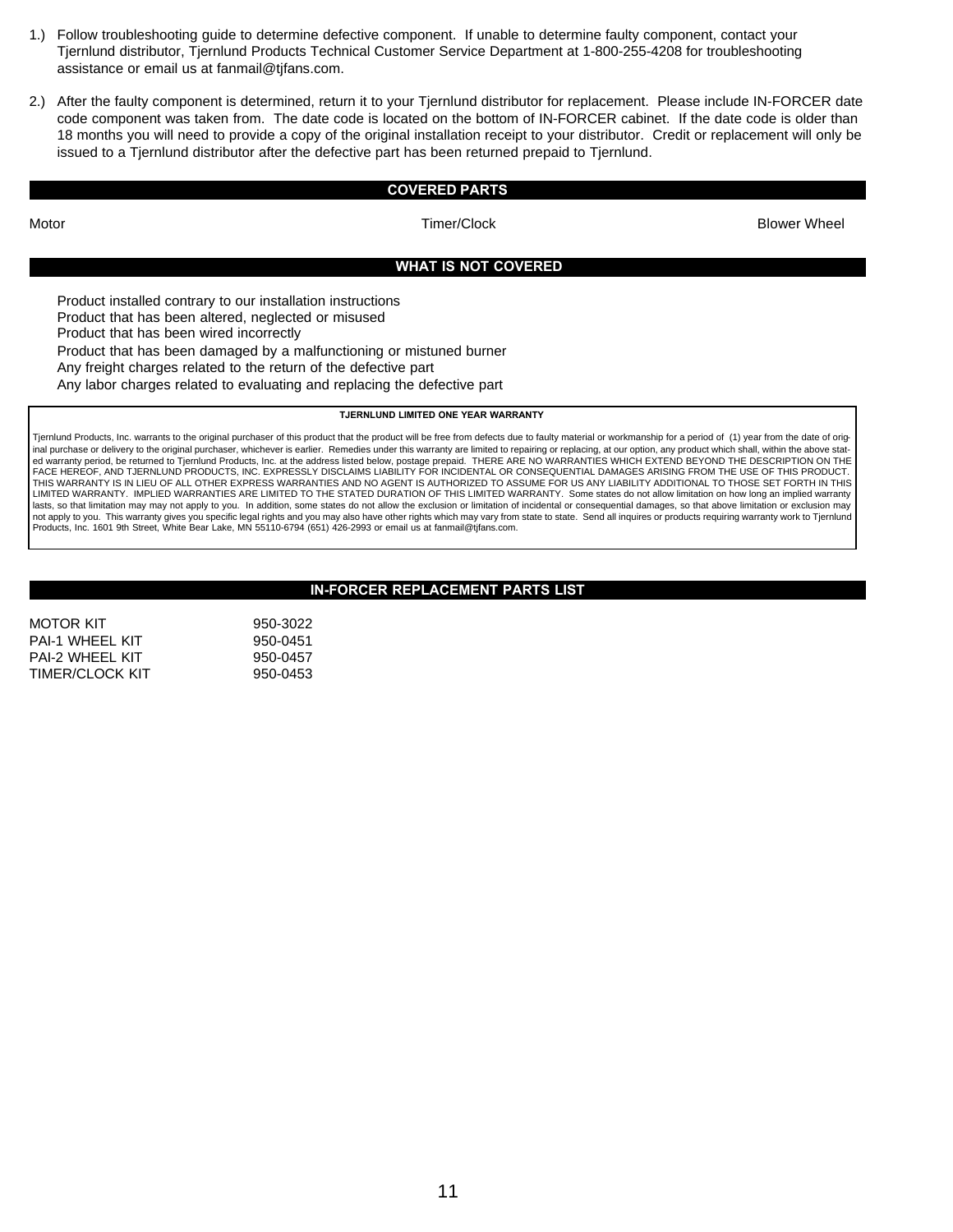# **INSTALLER COMMENTS**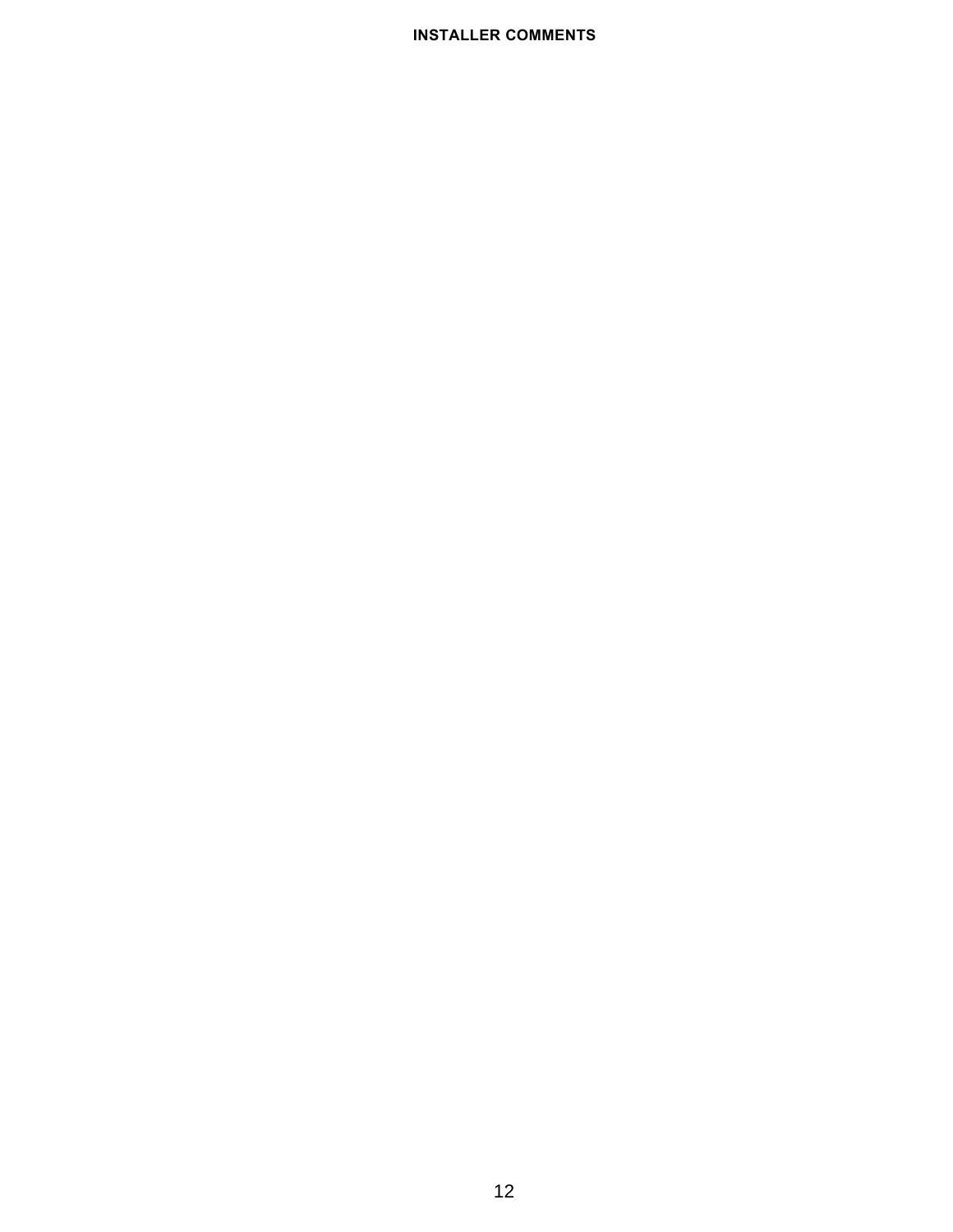# **INSTALLER COMMENTS**